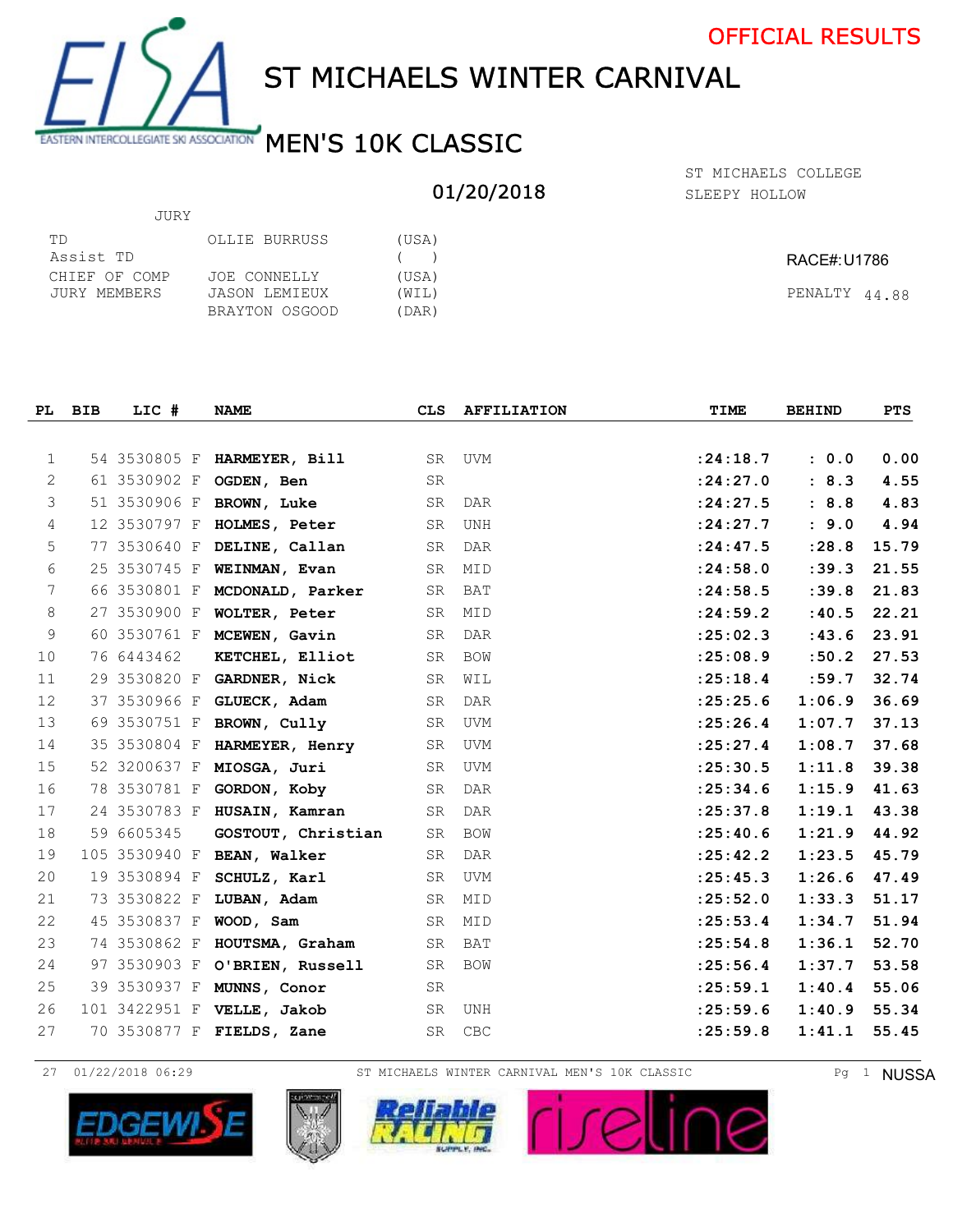|    | PL BIB | LIC #        | <b>NAME</b>                       | CLS | <b>AFFILIATION</b> | TIME       | <b>BEHIND</b> | <b>PTS</b>      |
|----|--------|--------------|-----------------------------------|-----|--------------------|------------|---------------|-----------------|
|    |        |              |                                   |     |                    |            |               |                 |
| 28 |        | 106 6639653  | MAHONEY, Gabriel                  | SR  | MID                | : 26:01.5  | 1:42.8        | 56.38           |
| 29 |        |              | 93 3530764 F TAKAGI-ATILANO, Paol | SR  | DAR                | :26:02.3   | 1:43.6        | 56.82           |
| 30 |        | 55 6574644   | NOTTONSON, Lewis                  | SR  | MID                | : 26:03.1  | 1:44.4        | 57.26           |
| 31 |        | 84 6658960   | WATSON, Orion                     | SR  | BOW                | :26:05.0   | 1:46.3        | 58.30           |
| 32 |        | 71 3530955 F | MCGREW, Henry                     | SR  | WIL                | : 26:08.3  | 1:49.6        | 60.11           |
| 33 |        | 15 100289 F  | SMITH, Tyler                      | SR  | UNH                | :26:09.1   | 1:50.4        | 60.55           |
| 34 |        | 41 3530969 F | BODEWES, Will                     | SR  | UNH                | :26:12.2   | 1:53.5        | 62.25           |
| 35 |        | 26 3530758 F | GORMAN, Henry                     | SR  | UNH                | :26:15.9   | 1:57.2        | 64.28           |
| 36 |        | 79 6484315   | POLITO, Max                       | SR  | MID                | :26:19.1   | 2:00.4        | 66.03           |
| 37 |        | 23 6360317   | SCHRUPP, Jack                     | SR  | WIL                | :26:20.5   | 2:01.8        | 66.80           |
| 38 |        | 65 6535163   | SINKLER, Samuel                   | SR  | CBC                | : 26: 23.4 | 2:04.7        | 68.39           |
| 39 |        |              | 82 3530715 F MOORE, Ian           | SR  | UVM                | : 26: 25.6 | 2:06.9        | 69.60           |
| 40 |        | 44 6404426   | CORK, Sean                        | SR  | BOW                | :26:28.5   | 2:09.8        | 71.19           |
| 41 |        | 6 6384406    | VOLZ, Jacob                       | SR  | MID                | :26:29.3   | 2:10.6        | 71.63           |
| 42 |        |              | 64 3530762 F SYBEN, Dylan         | SR  | WIL                | :26:30.2   | 2:11.5        | 72.12           |
| 43 |        | 90 6401380   | CARR, Evan                        | SR  | WIL                | : 26:32.5  | 2:13.8        | 73.38           |
| 44 |        | 49 6647056   | REILLY, Franklin                  | SR  | WIL                | : 26:34.4  | 2:15.7        | 74.42           |
| 45 |        | 33 6061857   | ADICOFF, Jake                     | SR  | BOW                | : 26:34.6  | 2:15.9        | 74.53           |
| 46 |        | 11 6464546   | EGGER, Andrew                     | SR  | CBC                | : 26:35.2  | 2:16.5        | 74.86           |
| 47 |        | 42 6646277   | KERKER, William                   | SR  | CBC                | : 26:36.3  | 2:17.6        | 75.46           |
| 48 |        |              | 72 3530839 F FITZPATRICK, Mackinl | SR  | HAR                | :26:36.9   | 2:18.2        | 75.79           |
| 49 |        | 91 3530918 F | FOREST, Gabriel                   | SR  | CBC                | :26:37.2   | 2:18.5        | 75.96           |
| 50 |        | 81 6648348   | YOUNG, Mark                       | SR  | CBC                | :26:39.9   | 2:21.2        | 77.44           |
| 51 |        | 99 6650372   | CULNANE, Ian                      | SR  | BOW                | : 26: 41.9 | 2:23.2        | 78.54           |
| 52 |        | 58 6646603   | RHATIGAN, William                 | SR  | HAR                | : 26: 43.5 | 2:24.8        | 79.41           |
| 53 |        |              | 104 3530800 F SHANNON, Casey      | SR  | UNH                | : 26: 46.8 | 2:28.1        | 81.22           |
| 54 |        | 9 6422373    | GAMMELIN, Cirque                  | SR  | BOW                | :26:49.9   | 2:31.2        | 82.92           |
| 55 |        | 14 6628724   | SHAHEEN, Samuel                   | SR  | BOW                | : 26:50.6  | 2:31.9        | 83.31           |
| 56 |        |              | 50 3530899 F LUKENS, Leo          | SR  | BAT                | : 26:54.8  | 2:36.1        | 85.61           |
| 57 |        |              | 4 3530872 F O'CONNELL, Finn       | SR  | <b>UVM</b>         | : 26:56.8  | 2:38.1        | 86.71           |
| 58 |        | 100 6538764  | SINKLER, Addie                    | SR  | CBC                | : 26:57.8  | 2:39.1        | 87.26           |
| 59 |        | 67 6642570   | CUNNINGHAM, Timothy               | SR  | SLU                | : 27:01.9  | 2:43.2        | 89.50           |
| 60 |        |              | 8 3530767 F KETTERSON, Jan        | SR  | DAR                | : 27: 11.1 | 2:52.4        | 94.55           |
| 61 |        | 57 6622187   | YOUNG, Matthew                    | SR  | SLU                | : 27: 11.8 | 2:53.1        | 94.93           |
| 62 |        |              | 1 3530825 F CONSENSTEIN, Jack     | SR  | WIL                | : 27: 13.0 | 2:54.3        | 95.59           |
| 63 |        | 47 6665848   | <b>JARVINEN, George</b>           | SR  | SLU                | : 27:14.3  | 2:55.6        | 96.30           |
| 64 |        | 7 6076632    | ROS, Carter                       | SR  | BAT                | : 27:14.6  | 2:55.9        | 96.47           |
| 65 |        |              | 62 3530768 F CHRISTIAN, Shane     | SR  | UNH                | : 27: 15.5 | 2:56.8        | 96.96           |
| 66 |        |              | 80 3530842 F BOSWELL, Russell     | SR  | UNH                | : 27:18.2  | 2:59.5        | 98.44           |
| 67 |        | 108 6634970  | ECKSTEIN, Noah                    | SR  | BOW                | : 27:18.4  | 2:59.7        | 98.55           |
| 68 |        |              | 102 3530993 F BATES, Calvin       | SR  | MID                | : 27: 20.3 | 3:01.6        | 99.60           |
| 69 |        | 68 3530893 F | HARTMAN, Bryce                    | SR  | UNH                | : 27: 25.6 |               | $3:06.9$ 102.50 |
| 70 |        | 16 6675504   | MANZELLA, Nino                    | SR  | UMPI               | : 27: 26.1 |               | $3:07.4$ 102.78 |





70 01/22/2018 06:29 ST MICHAELS WINTER CARNIVAL MEN'S 10K CLASSIC Pg 2 NUSSA



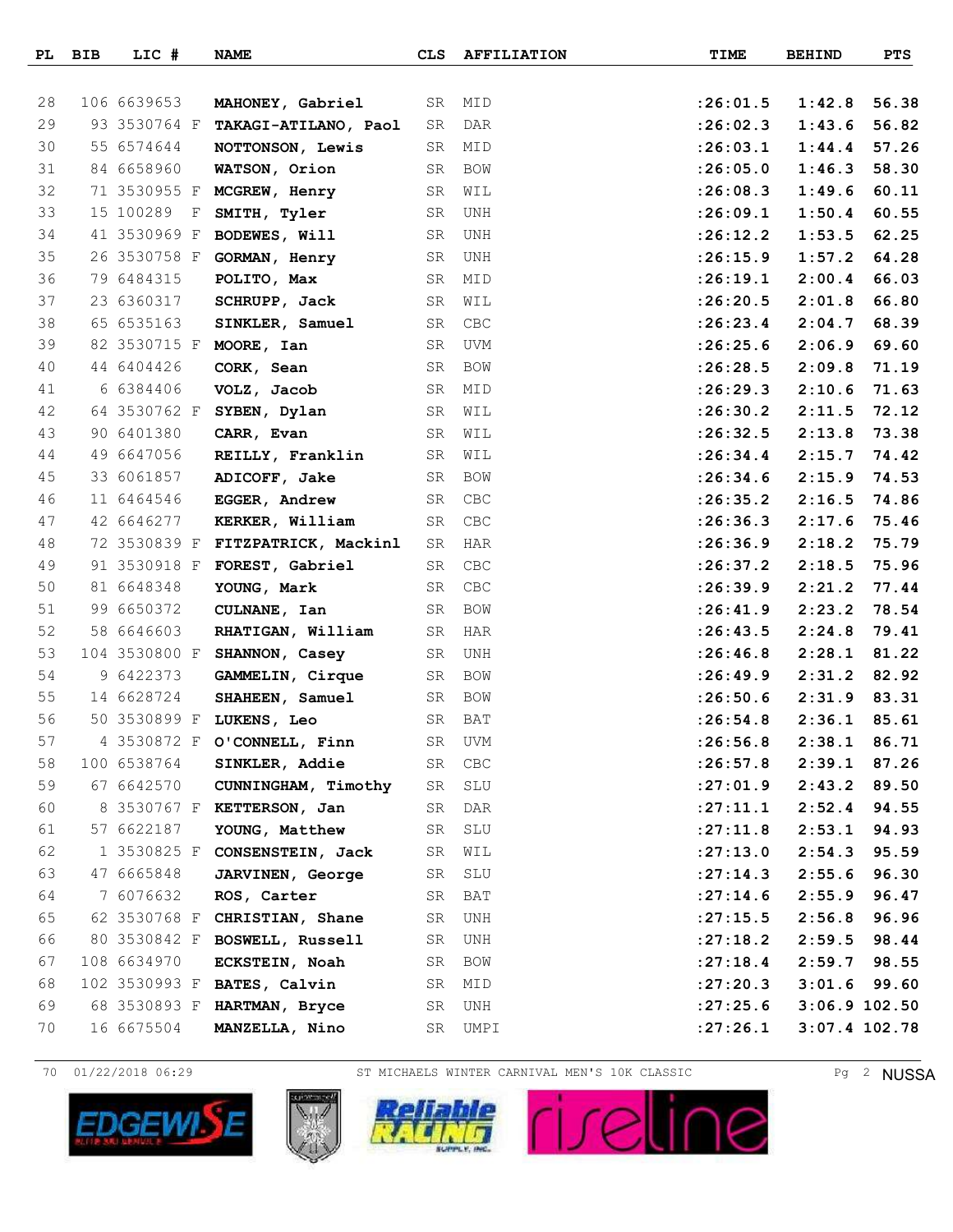|     | PL BIB | LIC #        | <b>NAME</b>                 | <b>CLS</b> | <b>AFFILIATION</b> | TIME       | <b>BEHIND</b> | <b>PTS</b>      |
|-----|--------|--------------|-----------------------------|------------|--------------------|------------|---------------|-----------------|
|     |        |              |                             |            |                    |            |               |                 |
| 71  |        | 92 6169643   | MORAWITZ, Keene             | SR         | DAR                | : 27: 31.5 |               | $3:12.8$ 105.74 |
| 72  |        | 21 6466286   | HARRISON, Scott             | SR         | <b>CBC</b>         | : 27: 32.7 |               | $3:14.0$ 106.40 |
| 73  |        |              | 85 3531023 F PIERCE, Tucker | SR         | BAT                | : 27:34.0  |               | 3:15.3 107.11   |
| 74  |        | 43 6537050   | HRYNUK, Connor              | SR         | UMPI               | : 27:35.7  |               | $3:17.0$ 108.04 |
| 75  |        | 88 6649398   | LEE, Tyler                  | ${\rm SR}$ | <b>DAR</b>         | : 27:36.9  |               | $3:18.2$ 108.70 |
| 76  |        | 107 6665389  | DEANGELIS, Luca             | SR         | BOW                | : 27:37.6  |               | $3:18.9$ 109.08 |
| 77  |        | 53 3530907 F | GREEN, Connor               | SR.        | HAR                | : 27:39.3  |               | $3:20.6$ 110.02 |
| 78  |        | 30 6350255   | LIPHART, Ian                | SR         | <b>CBC</b>         | : 27:39.8  |               | $3:21.1$ 110.29 |
| 79  |        |              | 48 3530607 F NADLER, Andrew | SR         |                    | : 27: 48.0 |               | 3:29.3 114.79   |
| 80  |        | 87 6646508   | RAVENELLE, Brad             | SR         | BAT                | : 27: 57.9 |               | 3:39.2 120.22   |
| 81  |        | 94 6559911   | ALLEN, Ben                  | SR         | <b>UNH</b>         | : 28:00.4  |               | $3:41.7$ 121.59 |
| 82  |        | 95 6540071   | HANSON, Anders              | SR         | CBC                | : 28:08.4  |               | $3:49.7$ 125.98 |
| 83  |        | 36 6651217   | MEYERSON, Jacob             | SR         | HAR                | : 28:15.7  |               | $3:57.0$ 129.98 |
| 84  |        | 86 6665304   | BARBER, Tucker              | SR         | BAT                | : 28: 17.3 |               | 3:58.6 130.86   |
| 85  |        | 17 6643928   | WEROWINSKI, George-h        | SR         | SLU                | : 28:19.2  |               | 4:00.5 131.90   |
| 86  |        | 83 6620090   | FULLER, Cole                | SR         | <b>BAT</b>         | : 28:33.7  |               | 4:15.0 139.85   |
| 87  |        | 28 3530728 F | GRAY, Connor                | SR         | BAT                | : 28:37.4  |               | 4:18.7 141.88   |
| 88  |        | 75 6627921   | MCDONALD, Mitchell          | SR         | SMC                | : 28: 45.7 |               | 4:27.0 146.43   |
| 89  |        | 103 6650022  | THEYERL, Ben                | SR.        | CBC                | : 28:50.1  |               | 4:31.4 148.84   |
| 90  |        | 89 6649548   | CARNAHAN, Ben               | SR         | SLU                | : 29:07.7  |               | 4:49.0 158.50   |
| 91  |        | 20 6615013   | KEENER, Benjamin            | SR         | BAT                | : 29:09.3  |               | 4:50.6 159.37   |
| 92  |        | 13 6090500   | O'BRIEN, Christopher        | SR         | HAR                | : 29: 51.1 |               | 5:32.4 182.30   |
| 93  |        | 40 6719399   | <b>JETER, Kevin</b>         | SR         | <b>SMC</b>         | :30:03.1   |               | 5:44.4 188.88   |
| 94  |        | 96 6643112   | MANWARING, Matthew          | SR         | SLU                | :30:07.0   |               | 5:48.3 191.02   |
| 95  |        | 10 3530721 F | SIGURSLID, Haakon           | SR         | HAR                | :30:21.0   |               | $6:02.3$ 198.70 |
| 96  |        | 2 3530840 F  | BELISLE, Ryland             | SR         | SLU                | :30:21.3   |               | $6:02.6$ 198.86 |
| 97  |        | 56 6643660   | WARNER, Alex                | SR         | SMC                | :31:00.7   |               | $6:42.0$ 220.47 |
| 98  |        | 34 6727949   | BROOKNER, Ethan             | SR         | SMC                | :31:45.9   |               | 7:27.2 245.26   |
| 99  |        |              | 3 3530941 F DOYLE, Matthew  | SR         | ${\tt SMC}$        | :32:08.5   |               | 7:49.8 257.65   |
| 100 |        | 18 6819357   | SEELEY, Sam                 | SR         | <b>SMC</b>         | :32:19.0   |               | 8:00.3263.41    |

## Did Not Start

|            | 46 3100302 F THOMPSON, Conor      | DNS LAV |          |
|------------|-----------------------------------|---------|----------|
|            | 22 3100234 F TURGEON, Alexis      | DNS LAV |          |
|            | 63 3100379 F BIGUE-PARE, Alexandr | DNS LAV |          |
|            | 32 3100312 F FAHEY, Aaron         | DNS LAV |          |
|            | 5 3100267 F LAPOINTE, Simon       | DNS LAV |          |
| 38 6668423 | PERKINS, Nathaniel                | DNS SLU |          |
| 31 6651256 | BARTLEY, Jason                    |         | DNS UMPI |
|            | 98 3530895 F GRAF, Emil           | DNS WIL |          |

108 01/22/2018 06:29 ST MICHAELS WINTER CARNIVAL MEN'S 10K CLASSIC Pg 3 NUSSA





**Reliable**